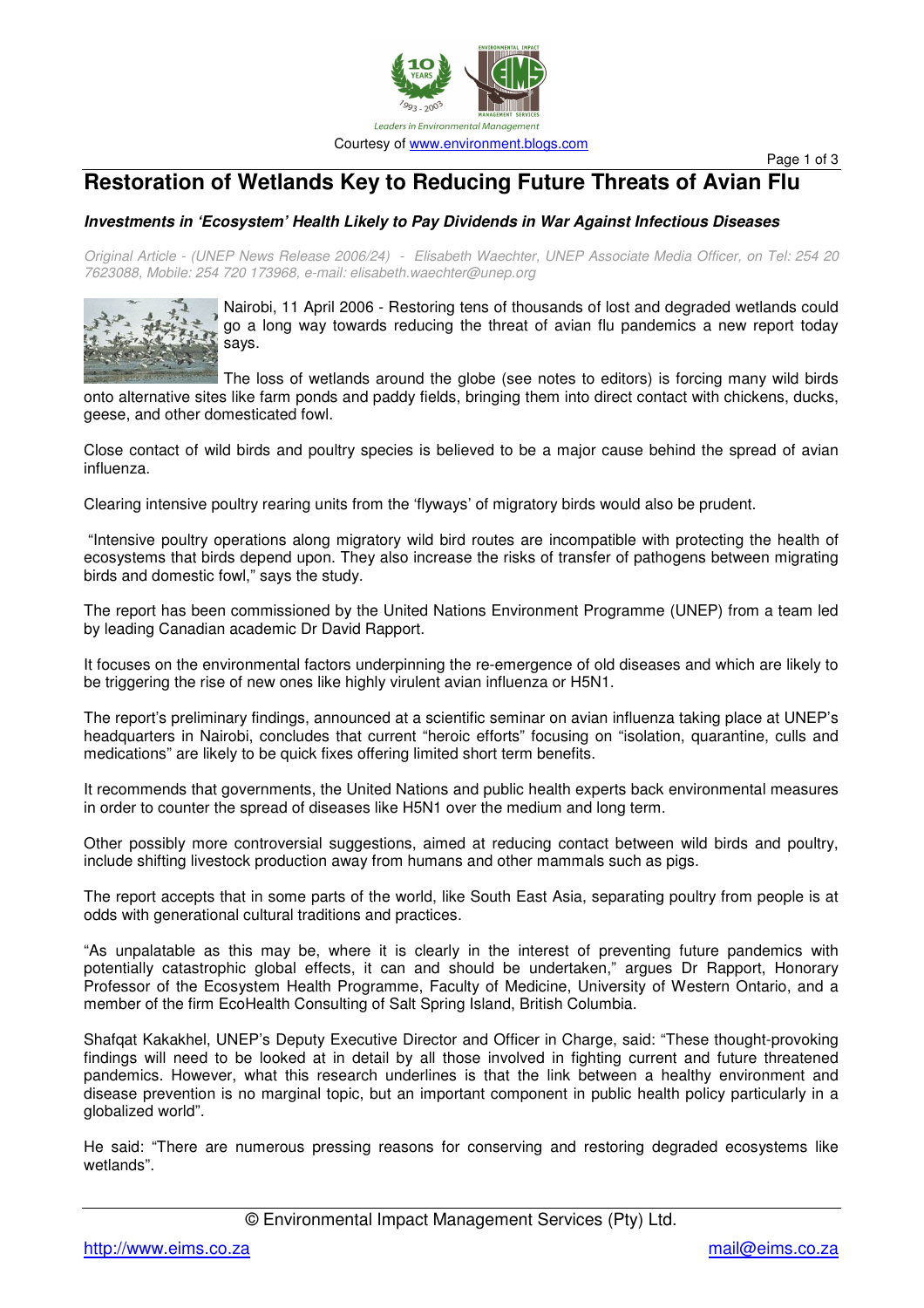

Page 2 of 3

The services they provide for humankind are vital and of great economic importance. Wetlands are natural water storage features, they filter pollution, help absorb floods and are home to numerous species including fish.

"Their ability to disperse and keep wild birds away from domestic ones is now yet another compelling argument for conserving and rehabilitating them," added Mr Kakakhel.

The two day avian flu seminar, organized by UNEP, the Convention on Migratory Species (CMS) and the African Eurasian Water Bird Agreement (AEWA), has brought together experts from across the world.

The seminar builds on the work of the international Scientific Task Force on avian influenza established by CMS last August which now comprises experts from 13 UN Bodies, treaty organizations and non governmental organizations.

It was preceded on Sunday by the first World Migratory Bird Day where the main celebrations were organized by internationally renowned author Kuki Gallmann and the Great Rift Valley Trust at the Laikipia Conservancy in Kenya.

The report also comes in the wake of an expert workshop held in Curitiba. Brazil organized by the UNEP Convention on Biological Diversity (CBD).

The experts in Brazil concluded that a far wider range of species including rare and endangered ones may be affected by highly virulent avian flu than has previously been supposed.

These include big cats like leopards and tigers, small cats such as civets, and other mammals like martens, weasels, badgers, and otters.

The CBD workshop also concluded that over 80 per cent of known bird species, including migratory and non migratory ones may also be at risk with members of the crow family and vultures of particular concern.

The experts are also worried that the impact of the highly virulent virus may extend far beyond direct infection of species, including on livelihoods and trade as countries take measures to combat the problem.

Culling of poultry, especially in developing countries where chicken is a key source of protein, may lead to local people turning to 'bushmeat' as an alternative.

This may put new and unacceptable pressure on a wide range of wild living creatures from wild pigs up to endangered species like chimpanzees, gorillas and other great apes.

The CBD experts also expressed concern over the development of a genetic mono- culture of domestic poultry claiming that this makes many domestic fowl less disease resistant.

In late 2005, more than 120 governments endorsed resolutions at a meeting of three key wildlife treaties— AEWA, CMS and the wetlands treaty Ramsar—which recommend strengthening biosecurity in farming; improving global surveillance and research on avian influenza; developing early warning systems and avoiding ineffective or counter-productive 'quick fixes' such as culling migratory birds or destroying their wetland habitats.

## **Notes to Editors**

The draft report: Avian Influenza and the Environment: An Ecohealth Perspective has been submitted to UNEP by David Rapport, EcoHealth Consulting, with contributions from John Howard, Luisa Maffi and Bruce Mitchell. A final version is to be published soon on www.unep.org.

In respect to wetlands, the report says "Wetland depletion has direct implications for migrating wild birds. Wetland habitat world-wide continues to decline (owing to agricultural expansion and urban development), resulting in fewer staging areas for wild migrating birds.

© Environmental Impact Management Services (Pty) Ltd.